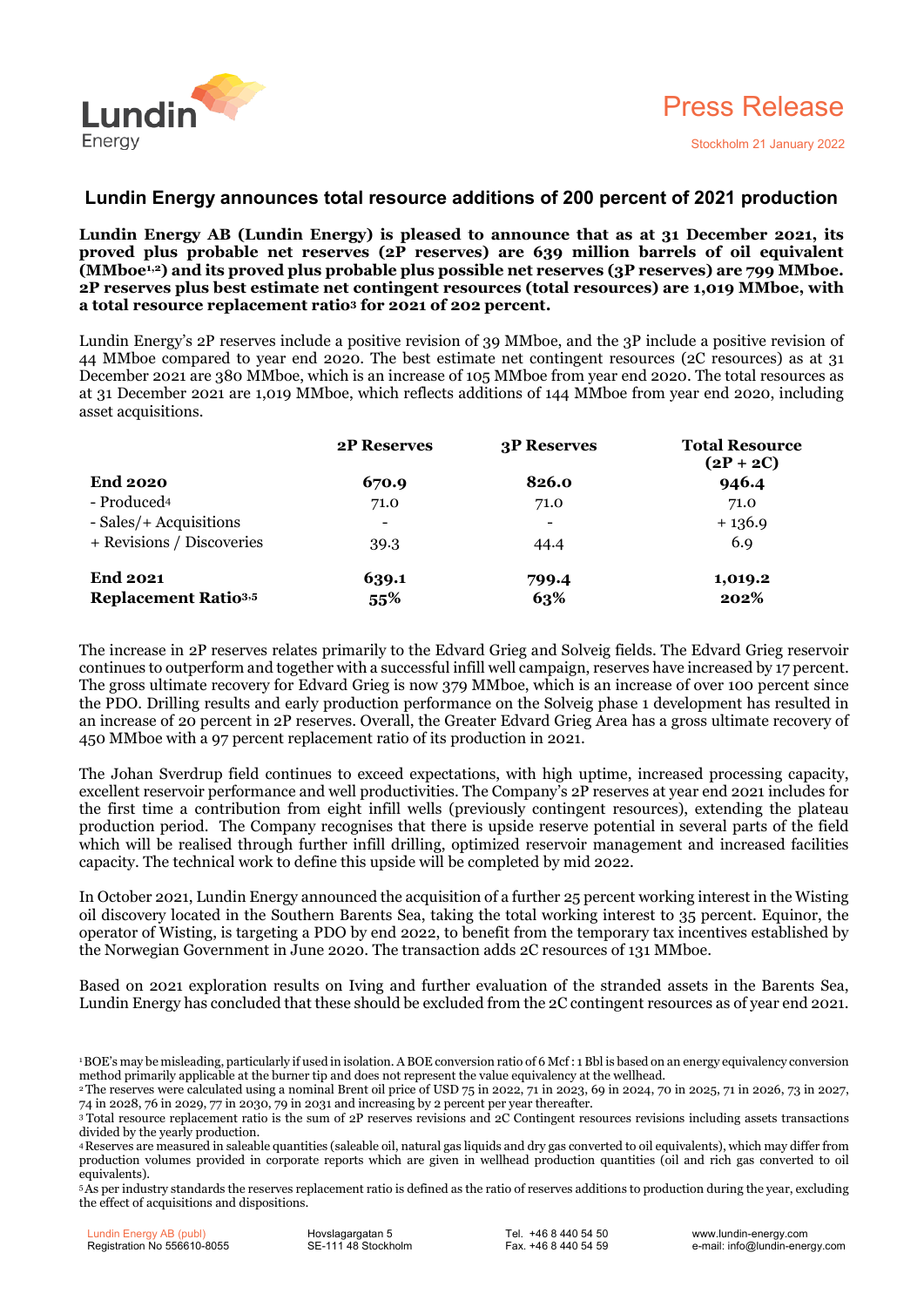The reserves estimates have been audited by ERCE, a third-party independent reserves auditor, and have been calculated using the 2018 Petroleum Resource Management System (SPE PRMS) Guidelines of the Society of Petroleum Engineers (SPE), World Petroleum Congress (WPC), American Association of Petroleum Geologists (AAPG) and Society of Petroleum Evaluation Engineers (SPEE). The contingent resource estimates associated with the Edvard Grieg, Alvheim area, Johan Sverdrup, Solveig and Rolvsnes assets have been audited by ERCE. For the other assets, the contingent resource volumes are based on management estimates.

## **Daniel Fitzgerald, COO of Lundin Energy, commented:**

"2021 has been another year of great performance with resource additions of over 140 MMboe representing a resource replacement ratio of over 200%. The Edvard Grieg area has continued to increase its reserves base and is now more than double the size compared to the original PDO estimates, and I am convinced that we will continue to grow in this area. We have many exciting opportunities and projects being worked through the course of 2022 and are planning to sanction three projects in the Edvard Grieg area in late 2022, as well as planning for the next phase of infill drilling on Edvard Grieg.

"Johan Sverdrup is truly a world class asset and we are only just starting to see the potential from this field. We have included infill wells into the 2P reserves base for the first time which extends the plateau production period and we still see significant opportunities to continue to not only grow the reserves, but to accelerate production and extend the plateau."

For further information, please contact:

## **Edward Westropp**

VP Investor Relations and Communications Tel: +41 22 595 10 14 [edward.westropp@lundin-energy.com](mailto:edward.westropp@lundin-energy.com)

**Robert Eriksson** Director of Media and Corporate affairs Tel: +46 701 11 26 15 [robert.eriksson@lundin-energy.com](mailto:robert.eriksson@lundin-energy.com)

*Lundin Energy is an experienced Nordic oil and gas company that explores for, develops and produces resources economically, efficiently and responsibly. We focus on value creation for our shareholders and wider stakeholders through three strategic pillars: Resilience, Sustainability and Growth. Our high quality, low cost assets mean we are resilient to oil price volatility, and our organic growth strategy, combined with our sustainable approach and commitment to decarbonisation, firmly establishes our leadership role in a lower carbon energy future. (Nasdaq Stockholm: LUNE). For more information, please visit us at www.lundin-energy.com or download our App www.myirapp.com/lundin*

## **Forward-looking statements**

Certain statements made and information contained herein constitute "forward-looking information" (within the meaning of applicable securities legislation). Such statements and information (together, "forward-looking statements") relate to future events, including Lundin Energy's future performance, business prospects or opportunities. Forward-looking statements include, but are not limited to, statements with respect to estimates of reserves and/or resources, future production levels, future capital expenditures and their allocation to exploration and development activities, future drilling and other exploration and development activities. Ultimate recovery of reserves or resources are based on forecasts of future results, estimates of amounts not yet determinable and assumptions of management.

All statements other than statements of historical fact may be forward-looking statements. Statements concerning proven and probable reserves and resource estimates may also be deemed to constitute forward-looking statements and reflect conclusions that are based on certain assumptions that the reserves and resources can be economically exploited. Any statements that express or involve discussions with respect to predictions, expectations, beliefs, plans, projections, objectives, assumptions or future events or performance (often, but not always, using words or phrases such as "seek", "anticipate", "plan", "continue", "estimate", "expect", "may", "will", "project", "predict", "potential", "targeting", "intend", "could", "might", "should", "believe" and similar expressions) are not statements of historical fact and may be "forward-looking statements". Forward-looking statements involve known and unknown risks, uncertainties and other factors that may cause actual results or events to differ materially from those anticipated in such forward-looking statements. No assurance can be given that these expectations and assumptions will prove to be correct and such forward-looking statements should not be relied upon. These statements speak only as on the date of the information and Lundin Energy does not intend, and does not assume any obligation, to update these forwardlooking statements, except as required by applicable laws. These forward-looking statements involve risks and uncertainties relating to, among other things, operational risks (including exploration and development risks), productions costs, availability of drilling equipment, reliance on key personnel, reserve estimates, health, safety and environmental issues, legal risks and regulatory changes, competition, geopolitical risk, and financial risks. These risks and uncertainties are described in more detail under the heading "Risk management" and elsewhere in Lundin Energy's Annual Report. Readers are cautioned that the foregoing list of risk factors should not be construed as